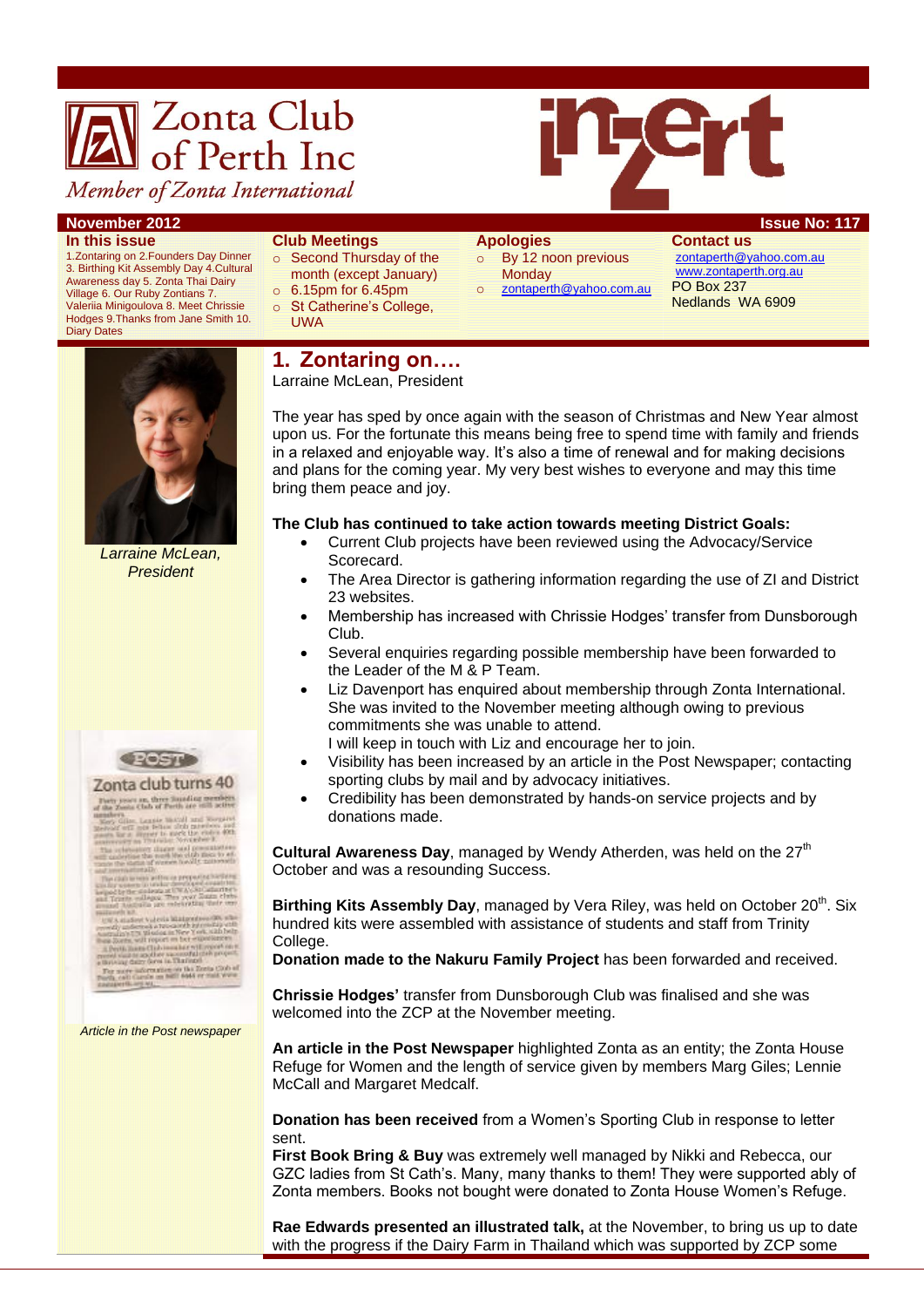

*Next Inzert will contain information about the members' visit to Singapore.*

years ago. Although comprehensive I understand that some points, which would be of interest to members, were omitted. I will endeavour to follow-up on these and present them to the membership at a later date. Rae has sent a card expressing her thanks for the opportunity to speak and the fellowship offered to her at the November meeting. She greatly enjoyed the evening. Thanks to Marg Giles and Val Gandossini for arranging this presentation.

**Valeriia Minigoulova** spoke of her experiences during her internship attached to the Australian government"s mission to the United Nations. Valeriia also expressed her appreciation of the support the ZCP had given her.

**The Founder's Day Dinner,** hosted by the Peel Club, was attended by several members from the ZCP. This most enjoyable evening in a delightful setting was a great success. The achievements of the women profiled were exceptional and how a 'winner' was determined is impossible to imagine.

**Seven members travelled to Singapore** where they were entertained by the Zonta Club of Singapore and visited the working heart of the Singapore Council of Women"s Organisations. More information to come about these events! Many thanks to Wendy Atherden for management of travel arrangements and to Judy Tennant for guiding members to more unusual aspects of Singapore.

#### **Message from a member on LOA:**

#### *Dear Larraine*

*I have had a short visit to Perth to catch up with family and friends. This also gave me a chance to catch up on mail other than bills!*

*Thank you for the lovely card. My time at the Refuge was certainly a period of growth both for myself and the Refuge. It was a wonderful opportunity to be involved in an organisation that was about to expand and deliver services to a sector that was unfortunately growing and offering new challenges to service providers.*

*I have only had about 4 weeks in total in China and am looking forward to returning to settling in to "normal" life. I have already booked myself in to a language course two half days/week. Hopefully this will at least help in the basics of shopping.*

*I have also had a fantastic 5 weeks in Europe. The highlight was a week of wine tasting in Germany and Alsace. I managed to spend several boxes of wine back to Shanghai and am eagerly waiting to see if all bottles made the journey safely.*

*I hope all went well with the presentation of the YWPA award this year.*

*Regards, Denise Hamilton*

**Time now to rest and store the energy needed** to implement the major fundraisers planned for the New Year!!

*For more information on many of these events please read on….*

# **2. Founders Dinner 2012**

*Karen Groves*

On Saturday 10 November, Zontians from all of the six clubs in Area 3 converged on Mandurah for the 2012 Founders Day Dinner. Hosted by Area 3 Director Carole Theobald and the Zonta Club of Peel, it was held at the picturesque Waterside Restaurant on the estuary at Mandurah Quay Resort.

The tables sparkled with silver and white décor and a very pleasant three course meal was served. The atmosphere was most congenial as guests mingled and caught up with each other between courses. Many made the occasion a weekend affair and stayed overnight. Zonta Club of Perth members who attended were President Larraine McLean and husband John, Marg Giles, Helen Margaria and partner Robert, Judy Tennant, "Tricia Summerfield, Chrissie Hodges and Karen Groves.



*Denise Hamilton's letter taking some time out from Shanghai!*



*Shanghai at night looks very futuristic*



*Over 70 Zontians enjoyed the event at the Waterside Restaurant in Mandurah*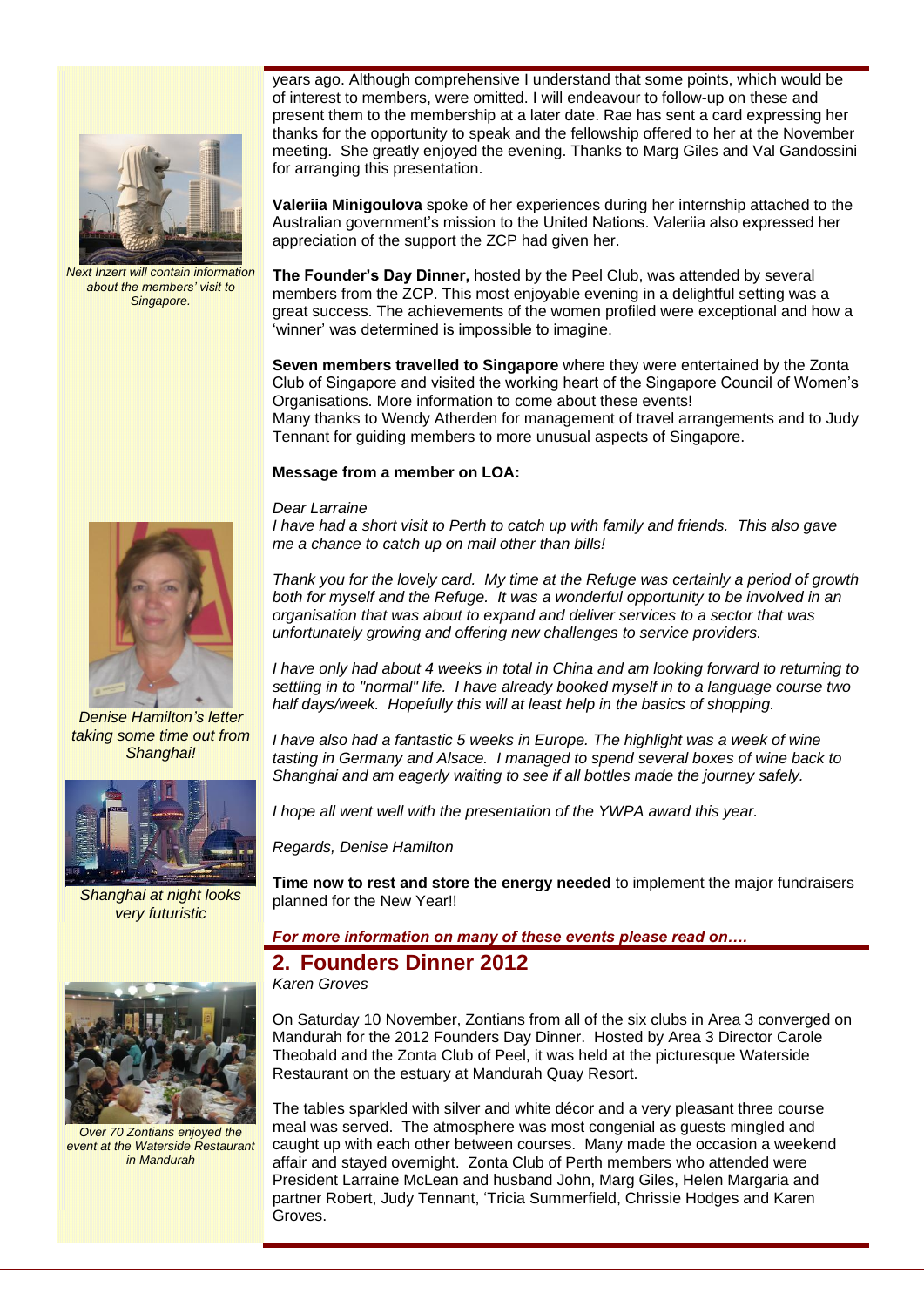

*L-R: Carole Theobald, Larraine McLean and Perth's nominee, Donna Percy*



*L-R: Leanne Sultan with finalists Vicki Turner, Andrea Creado and Donna Percy.*



*Carole Theobald presents Andrea Creado with the WoA certificate*



*L-R Chrissie Hodges, Margaret Giles and Janet Fitchat*



*Two Trinity College Students*



*L-R Student, Lennie McCall and Kate Ellson*

The highlight of the evening is traditionally the presentation of the **Woman of Achievement Award** nominees, put forward for recognition by the clubs. This year, there were four nominees from the Bunbury, Peel, Perth and Perth Northern Suburbs clubs. Each president read the citation for each nominee and each nominee was presented with a small pin brooch and a certificate in recognition by Zonta and the community of their contributions in their fields.

The nominees were Caitlin Harrison (ZC of Bunbury), Vicki Turner (ZC of Peel), Donna Percy (ZC of Perth) and Andrea Creado (ZC of PNS). Needless to say, they were exceptional women and their stories were warmly admired by the audience. The task of the judges, Past Area 3 Director Leanne Sultan, UN Women WA President Anne Banks-McAllister and WA Citizen of the Year and much recognized former Zontian Penny Flett, must have been difficult. However, **the winner of the 2012 Woman of Achievement Award was Andrea Creado**

Andrea migrated with her family from India and has settled in Australia and carved a life and career for herself, exemplifying the strength of character and determination of women migrants who wish to succeed in their new life. Andrea"s work as the Director for Ishar, the multicultural women"s health centre in Mirrabooka, has made a huge difference to the experience of women settling into the Australian community. Andrea spoke eloquently of her life in Australia and commended her husband as her greatest supporter. Fortunately, he was present to see her receive the Zonta Brooch, the winner"s certificate and lovely flowers.

Sadly, the **Jane M Klausman Women in Business Scholarship** was not supported in Area 3 in 2012 and so there was no Area 3 scholarship of \$1500 to be awarded on the night. This presentation has become part of the Founders Day Dinner program, so it was a pity that it was missed this year.

A lovely night ended with the appropriate thankyous and an invitation to attend next year"s Founders Day Dinner in the Swan Valley.

### **3. Birthing Kit Assembly Day – Making a difference!** *Vera Riley*

On Saturday  $6<sup>th</sup>$  October 2012, the Zonta Club of Perth and Trinity College joined forces to assemble 600 birthing kits. With our ethos to advance the status of women through service and advocacy, and knowing that the birthing kits will make a difference to women in third world countries, 27 volunteers set to work.

The setting was Trinity College and our hosts were very generous and hard working. Thank you to Anni Wood the Registrar for the College and Leela Dilkes-Hoffman the Community Services RA for 2013 - they not only set up the room, prepared materials for the kit assembly by cutting cords and folding plastic sheets, but also provided a delicious afternoon tea for the workers. The 27 volunteers consisted of eight Zonta members and 19 Trinity College residents. Despite the hard work it was also a chance to chat and get to know one another. By 4pm, 6 boxes were packed with 100 birthing kits each – a very productive Saturday afternoon.

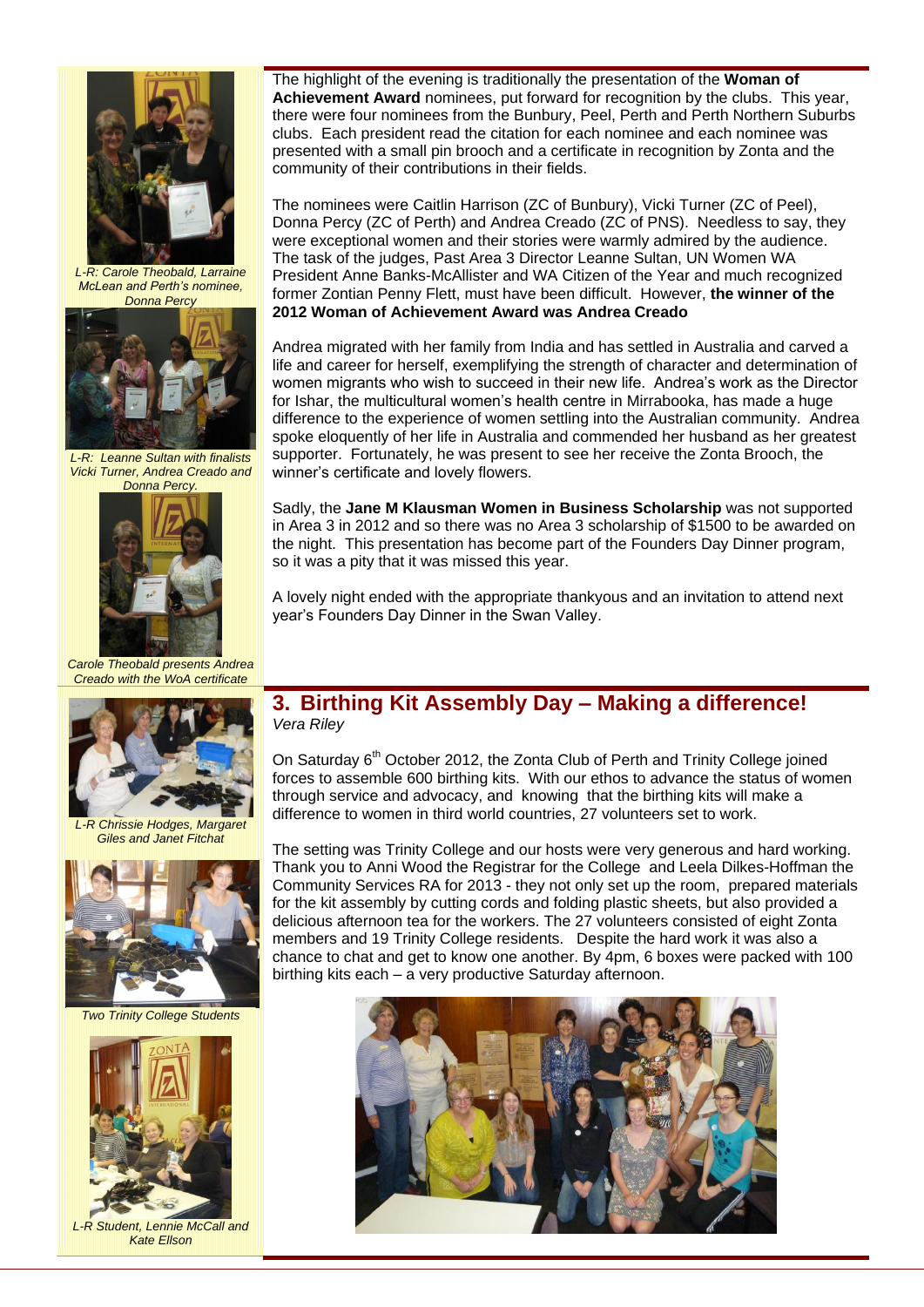### **4. Cultural Awareness Day Oct 27th 2012** *Wendy Atherton*



*L-R Helen Margaria,Dr Zarrin Siddiqui and Karen Groves*



*L-R Ruth Sims and Wendy Atherton*



*L-R Mehdi Nawa, David Majri, Lily Chen, Ruth Sims and Helen Margaria*

This event was instigated in 2011 and repeated in 2012. It is an attempt to foster empathy, friendship and an increased understanding of the people who come to Australia as both immigrants and refugees. Attendees are also able to hear the stories of some of the amazing support workers in this field. It is very applicable to the aims of Zonta.

On October  $27<sup>th</sup>$ , the event was held in the large lounge of St. Ives Centro in Subiaco. Attendees were members of the Zonta Club of Perth, residents of St. Ives Retirement complex and the general public. There were 5 speakers i.e. Ruth Sims, Mehdi Nawa, Zarrin Siddiqui, Lily Chen and her husband, David.

Wendy was very appreciative of the co-operation and input from Helen Margaria, Lyn McArthur, Karen Groves Vera Riley, Jill Anderson and Sharron Hickey from Zonta, plus Gerry Atherden and Brian Davies.

Vera designed and printed off the colourful flyers plus took charge of the sumptuous afternoon tea, Helen designed and printed off the programs plus accessed Zarrin as a speaker, Lyn assisted with the afternoon tea, Karen was our very competent Convenor of the event and Sharron ensured we had supplies of the Zonta flyer for attendees. Jill manned the welcome table and gave out Zonta literature. Gerry and Brian supported us by setting up the chairs and equipment, clearing them away and guiding the parking. These people were wonderful.

Our speakers kept the audience spellbound. Their stories were very thought provoking and, in some cases, quite harrowing. Mehdi, a 17 year old lad from the Hazara ethnic group in Afghanistan, related his family"s experiences and they were horrendous. David had also survived experiences like being lined up to be shot by the Taliban.

The overall theme that these speakers acknowledged was their appreciation of Australia and how important it is to continue to be educated.

Feedback from attendees has been so positive, with comments like "my whole attitude to refugees changed today". This was the whole aim of the day. As Wendy said in the introduction "the power of one is incredible and hopefully occasions like this are like the pebble thrown into the pond".

The mingling during the delicious afternoon tea meant attendees had time to chat to the speakers and ask them questions.

# **5. Rae Edwards- Dairy Village at Chom Bung in Thailand**

During the fortieth anniversary of the club, it has been a time to reflect on previous projects and one that has intrigued many members is the Zonta Dairy Village in Thailand that the club vigorously supported in during the 1980s. At the November meeting, Rae Edwards, a former Charter member of the club, provided a summary of this marvelous project and an update of where it is at today.

The dairy village of Chom Bung came into being in 1982, when the Zonta Club of Perth Club sent a donation of \$200 to the Zonta Club of Bangkok, whose members were promoting this fledgling Dairy Village at Chom Bung.

Sister Francis Xavier Bell established the Village as a refuge for sick and impoverished families with a view to giving them some independence. In Perth she was looked after by our Club and on a member's dairy farm at Harvey. Also when she returned some years later she was trained in cheese making on the property of another of our members. Much assistance was given to the project by way of equipment and funding,

Rae Edwards has recently visited this village and has watched its progress into a thriving farm that concentrated on giving women a chance to earn a living. It has become a training centre not only for the resident farmers but also small scale dairy production. Training officers from the Philippines have been teaching the farmers to test milk quality so that it is hygienic and passes the Good Manufacturing Practices



*Former Charter member Rae Edwards*



*Zonta dairy Village in Thailand*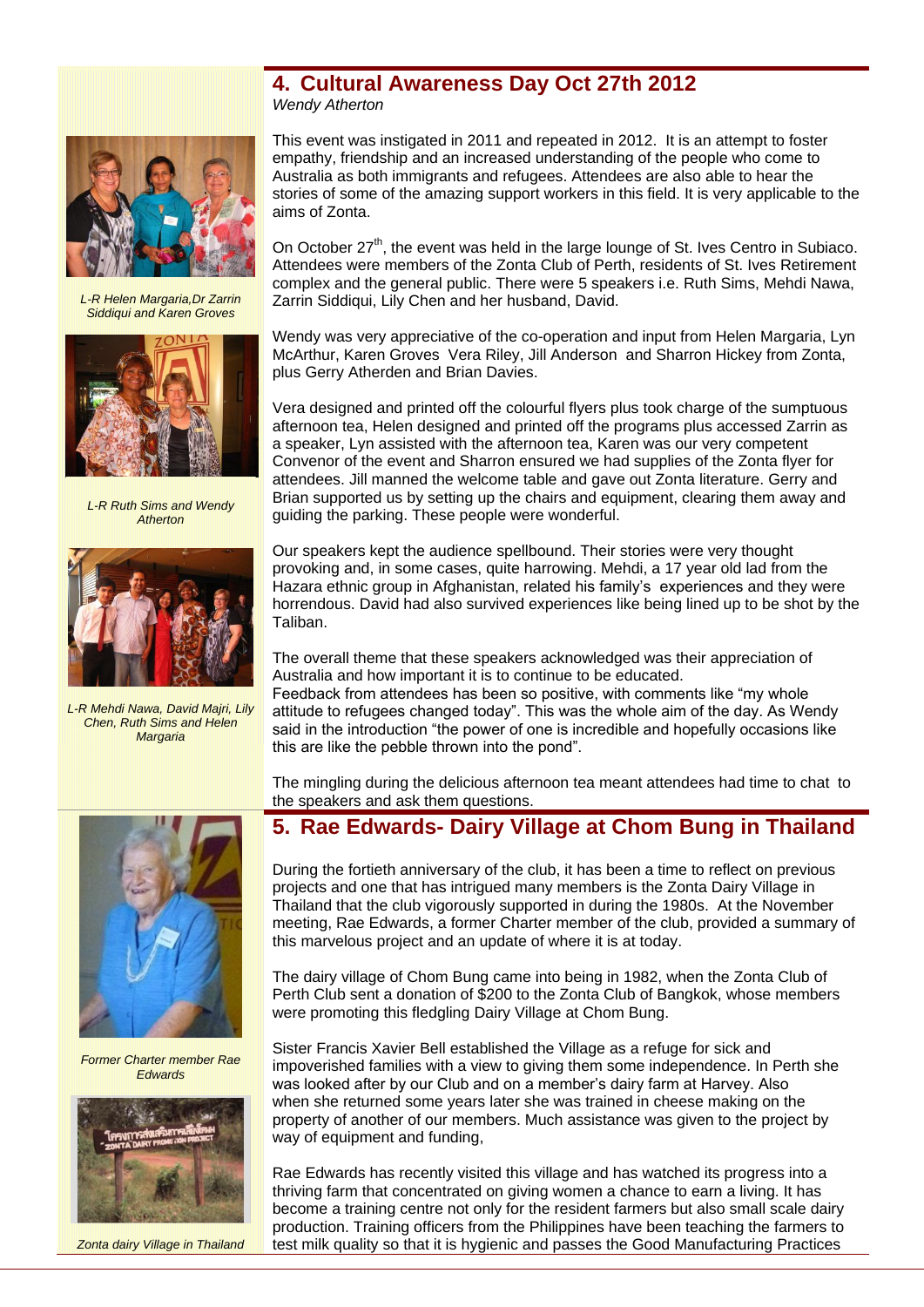#### (GMP) certification.

A school was set up and this has led to some families working on the farm now having a University Education. It was great to hear how the farm has progressed from its beginning 30 years ago to the present day.

## **6. Our Ruby Zontians**

All members were delighted to see Marg Giles, Margaret Medcalf and Lennie McCall presented with special certificates from Zonta International to acknowledge their forty years of Zonta service at the November meeting.



*L-R Margaret Giles, Margaret Medcalf and Lennie McCall*

What times they have seen! Members were treated to photos from the archives showing many of the early projects they were involved with including the famous Powder Puff Derby Air Race across the USA, support for the STS Leeuwin, the Thai Zonta Dairy Village (above), the Zonta holidays, the Zonta House refuge. They also saw the establishment of the club"s education awards and were heavily involved with the setting up of new Zonta Clubs in WA.

Marg Giles provided magnificent support to the Zonta House Refuge and was a board member of the refuge for many years. Margaret Medcalf at one stage was the Zonta International archivist and she and Lennie McCall have held many positions at District level and today continue to be powerhouses on the District 23 History and Archives Committee preparing clubs for Zonta"s Centenary in 2019.

These three members are role models to us all and continue to inspire us with their energy and commitment to Zonta. Thank you ladies for everything you have done and everything you continue to do for Zonta – it is much appreciated!

*Valeriia Minigoulova*

The Coalition for the International Criminal Court (CICC) includes 2,500 civil society organizations in 150 different countries working in partnership to strengthen international cooperation with the ICC; ensure that the Court is fair, effective and independent; make justice both visible and universal; and advance stronger national laws that deliver justice to victims of war crimes, crimes against humanity and genocide. The CICC facilitates NGO access to negotiations on the ICC, including the meetings of the Assembly of States Parties (ASP), and enables NGOs to meet, become informed, and strategize on issues related to the Court.

# **7. Valeriia Minigoulova**

Earlier this year, the club provided funds for Valeriia Minigoulova to attend the Coalition for the International Criminal Court in New York and she provided feedback on her visit at the November club meeting.

Valeriia thanked all members for their support, in particular Wendy Atherden for inviting her to speak at the dinner meeting and indicated that it was an honour and pleasure to speak to the club.

Valeriia is a third year UWA Arts student majoring in Communications and has had an interest in politics from a young age. At school she was involved in many school groups and has always had an acute awareness of social justice issues.

Her interest in women's rights was nurtured from growing up in a single parent family and having strong women around her who provided her with excellent role models. She notes that there are many gender issues that are still not addressed in society (in both developed and developing countries) and acknowledges the difficulties many women have experienced in breaking through the glass ceiling. Valiereriia sees that the way for women to reach their potential is through education

In 2012, Valeriia undertook a three month internship at the United Nations in New York as a policy intern during a most interesting period. During her internship Australia was preparing its bid to be member of the security council and it was also at the time that UNIFEM was being redeveloped to form UN Women.

Valeriia used the funds from our club to support a one month internship at the Coalition of the International Criminal Court during the 10th Assembly of State Parties meeting. Her work involved attending and taking notes during ASP sessions and side events, monitoring daily news coverage of the Assembly of State Parties (ASP) and the CICC, helping to organize a press conference at the United Nations and updating CICC newsletters.

*Congratulations Valeriia – we wish you well for the future.*